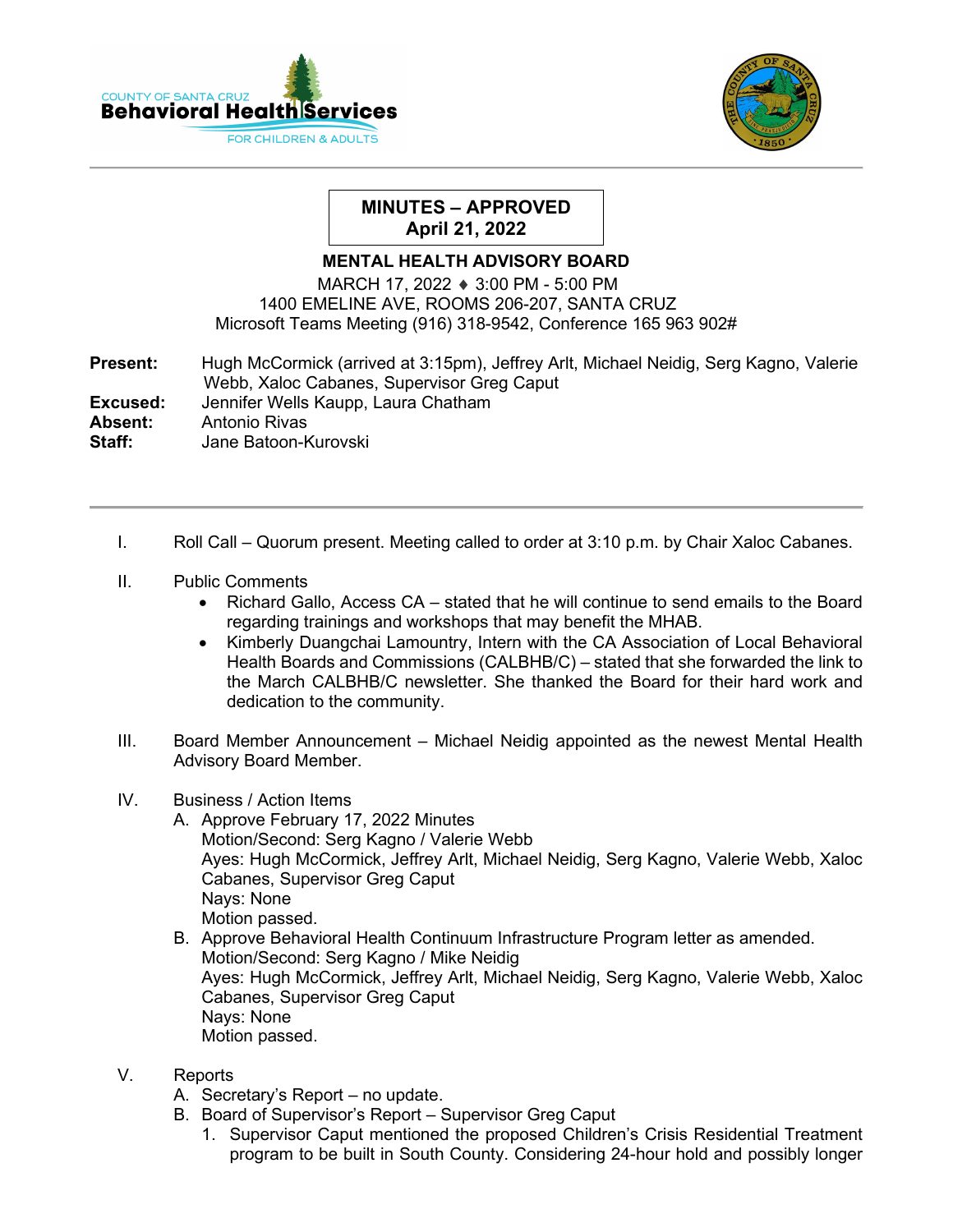for youth coming in with an immediate crisis. Currently, the youth is sent out of the area to another location. Youth would have access to a residential type setting.

2. Watsonville Hospital Update

Supervisor Caput stated there is over \$20 million in funding but need \$1.2 million per month for operational costs and revenue. There is a governance support team made up of 5 members who will govern the hospital. Their names will be announced at the next BOS meeting.

- C. Behavioral Health Director's Report Erik G. Riera, Behavioral Health Director
	- 1. Program development update

Behavioral Health is putting together a grant that is available under the Behavioral Health Continuum Infrastructure Program. This is a set of grants that were made available by the state this year for counties and local nonprofits to apply for funds to expand services in the community. The amount set aside for the Central Coast region was only \$14.9 million. The proposal is for an Adult Crisis Residential Program, a 16 bed alternative to hospitalization that will be located next to the current inpatient psychiatric program. The projected cost of building that facility is a little over \$13 million. If the state funded it, it would mean they were targeting all the available funds to this one project which is probably unlikely. Erik said they have spent over 6 months with an architectural firm doing the preliminary design for the facility but given the need and all the work already put into the project, they are going to go ahead and apply.

2. Mental Health Services Act Annual Update

The link to provide public comments is available on the Behavioral Health website. Erik encourages everyone to review the current plans and provide feedback on the current and future priority needs in the community.

- D. Committee Updates
	- 1. MHSA Advisory no report.
	- 2. Site Visit / Programs no report.
	- 3. Budget no report.
	- 4. SUDC/MHAB Merger no report.
	- 5. Community Engagement no report.
	- 6. Law Enforcement and Mental Health no report.
- E. Patients' Rights Report George Carvalho, Patients' Rights Advocate George is looking forward to the continued collaboration with the MHAB. George clarified there were no appeals from clients in the facilities that went to other jurisdictions.
- VI. New Business / Future Agenda Items
	- A. Nominating Committee for Board Officers Valerie Webb, Hugh McCormick and Mike Neidig volunteered to be on the nominating committee. They will provide nominations at the next meeting and the Board will vote on the executive members for the next year.
	- B. Summary of Retreat
		- 1. Committees for the upcoming year:
			- a. Budget committee members: Jeff Arlt, Laura Chatham
			- b. Ideal Crisis System committee members: Jeff Arlt, Jenny Wells Kaupp, Laura Chatham, Serg Kagno
			- c. Community / Publicity committee members: Valerie Webb, Antonio Rivas
			- d. Peer Support Certification committee members: Hugh McCormick, Xaloc Cabanes
			- e. 9-8-8 committee members: Jeff Arlt, Serg Kagno, Valerie Webb
			- f. Site Visits Board members will announce at meetings if they intend to do a site visit and invite other board members to join.
		- 2. Every board member is to attend a minimum of two trainings per year.
		- 3. Presentation ideas for the upcoming year:
			- a. 988 Andrea Tolaio from Family Services